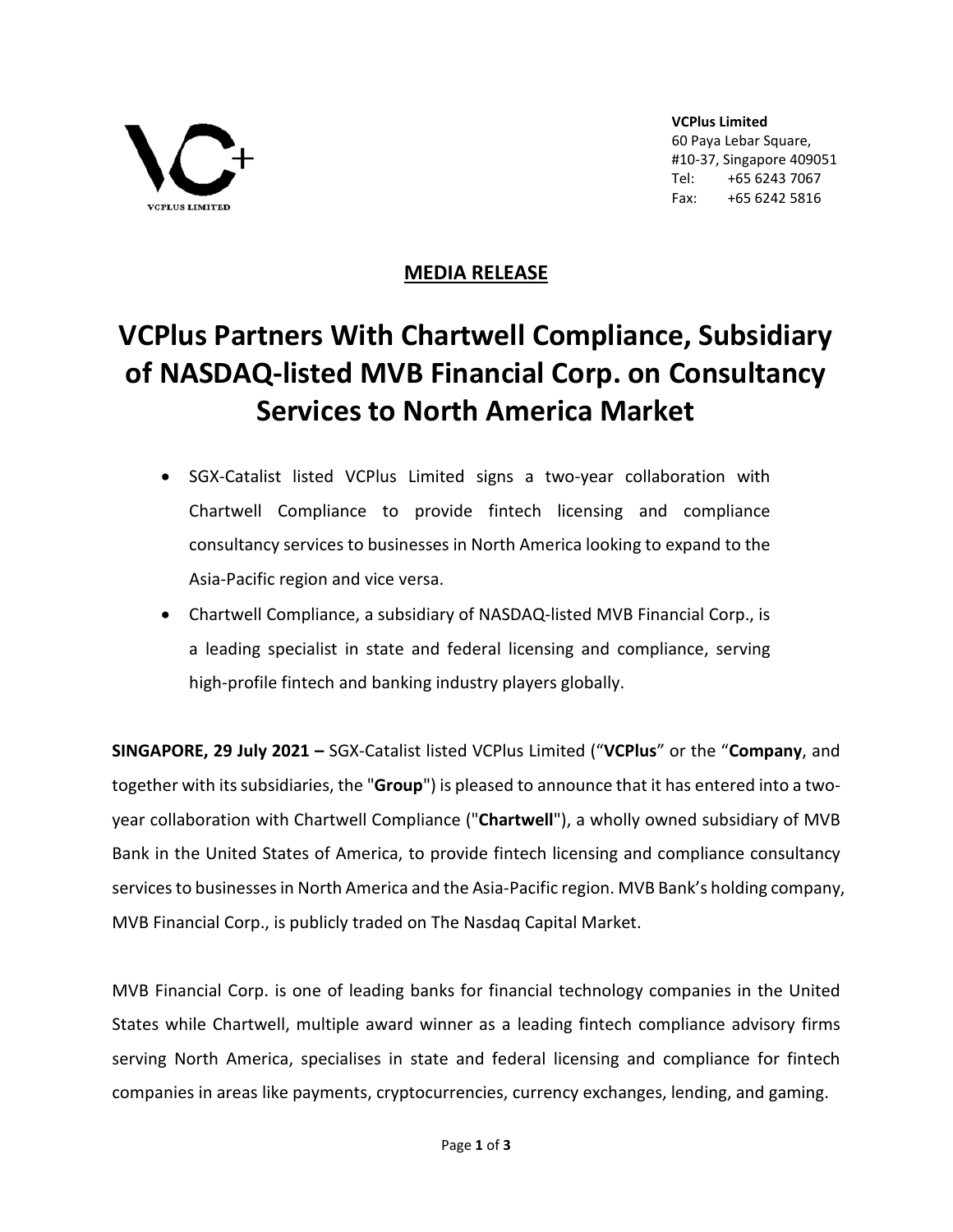The partnership will allow VCPlus to tap onto the rapid growth in the US fintech space. According to Innovate Finance, an independent non-profit fintech industry body based in the United Kingdom, global fintech investment reached US\$44 billion in 2020 – up [1](#page-1-0)4% from 2019.<sup>1</sup> The US market accounted for the largest share of capital flows into the industry with \$22 billion – up nearly a third from the previous year.

As part of the collaboration, VCPlus and Chartwell will be primary providers of fintech licensing and compliance consultancy services to businesses in their respective regions. Where Chartwell's North American customers are interested in obtaining advice in relation to the Asia-Pacific region, Chartwell will rely on VCPlus' expertise and networks for the provision of fintech licensing and compliance consultancy services.

The collaboration will also allow VCPlus to offer Chartwell's extensive network and expertise for businesses in the Asia-Pacific region seeking to expand to North America and further boost the Company's ability to serve clients in the fintech and digital assets space globally.

Mr Clarence Chong ("张兴隆"), Chief Executive Officer of VCPlus commented: *"The collaboration with Chartwell Compliance is yet another step forward in our long-term vision to become a key partner to firms in the rapidly growing fintech and digital asset industry".*

Echoing Mr Chong's sentiments, Mr Daniel Weiss, Chairman and Chief Executive Office of Chartwell said: *"We are delighted to welcome key partners like VCPlus with whom we can leverage each other's expertise to better serve the needs of fintech innovators at an exciting time in the industry's growth".*

End*.*

<span id="page-1-0"></span> $1$  This information was extracted from the report entitled "The UK retains its crown as Europe's capital for FinTech investment" published by Innovate Finance (https://www.innovatefinance.com/news/the-uk-retains-its-crown-aseuropes-capital-for-fintech-investment/)